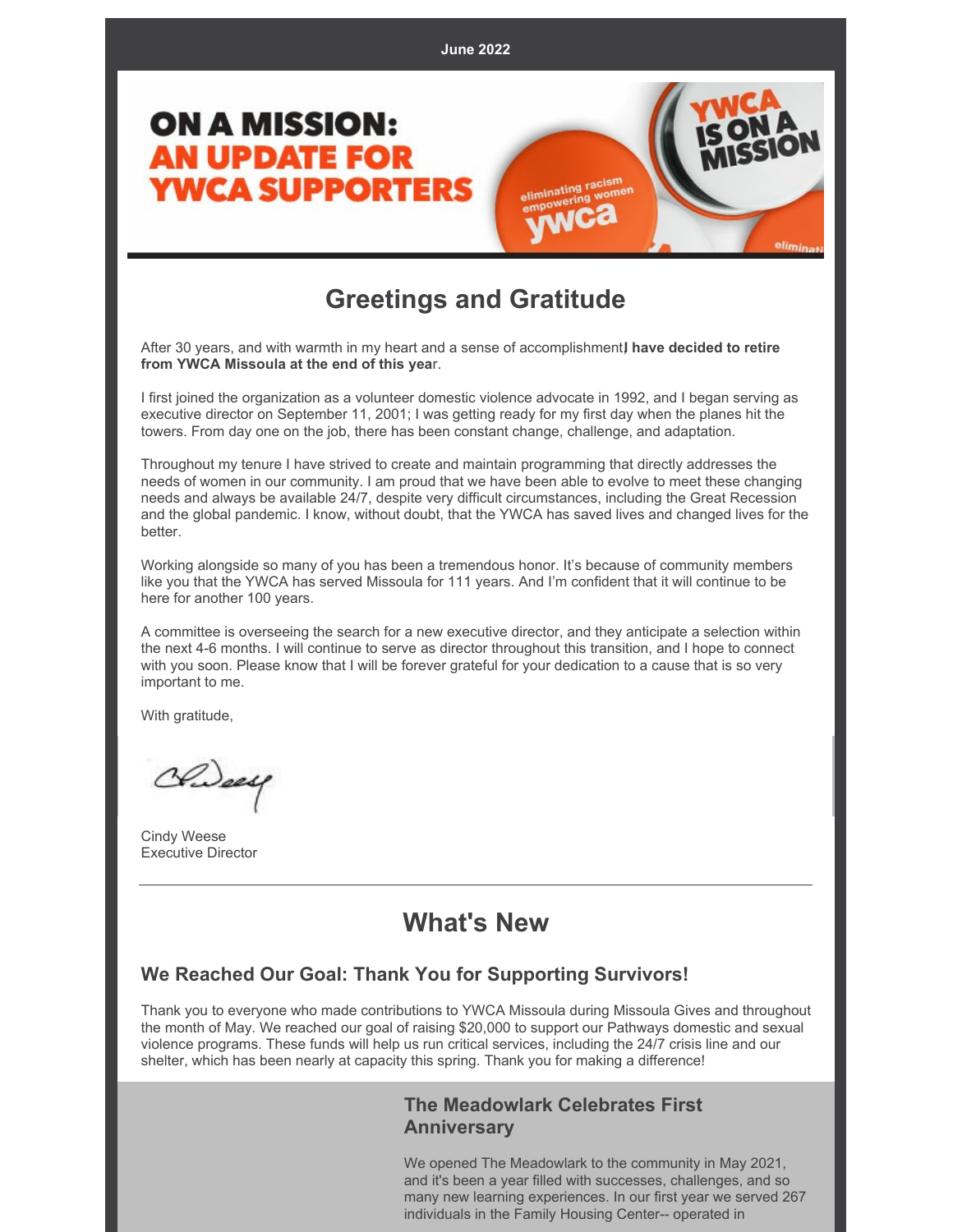

partnership with Family Promise-- and 209 survivors and children in our domestic violence shelter.

We are grateful to be here. Thank you for sharing our vision for building a safer and stronger community for all.

# **Program Updates**

### **A Few Spots Open in GUTS! Summer Camps!**

If you're still figuring out some summer plans, you're in luck, because GUTS! has just a few spots left in their camps! Summer camps are a open to girls and gender-diverse youth entering 5th-8th grades. Tuition is offered on a sliding fee scale.

**[Register](https://www.ywcamissoula.org/2022/03/summer-outdoor-adventures/) and learn more here**. Email [Jess](mailto:jmonis@ywcaofmissoula.org) with any questions.



### **A Success Story from our Housing Program**

Jenna\* was 8 months pregnant and had two toddlers when she moved into the Family Housing Center (FHC). She had just left her abusive partner, a brave and tough choice, which led to her also losing her housing. Up until that point her partner had controlled everything from finances to childcare. Many people aren't aware that domestic violence is in fact the leading cause of homelessness for women.

While living at the FHC, Jenna made major strides towards independence. With staff support, she was able to secure a YWCA Rapid Rehousing rent subsidy and a childcare grant.

Recently Jenna signed a lease on her very own apartment! This had been a long time coming and she made it happen through hard work and perseverance. We are so happy to celebrate Jenna's success with her!

\*name changed to protect confidentiality

### **Who We Are**



#### **Angie Barron**

Angie Barron is YWCA Missoula's Abuse in Later Life Advocate, and she supports survivors of domestic or sexual violence who are over the age of 50, as part of expanded services the YWCA is offering. Angie grew up in Billings and has lived in Missoula for 35 years. She studied psychology and addiction counseling at the University of Montana. Angie has worked in childcare and spent the last 9 years working in residential addictions programs. Angie is dedicated to helping others in need and serving survivors. Her hobbies include, reading, plants, yard care and spending time with her grandkids who light up her life.

## **Get Involved**